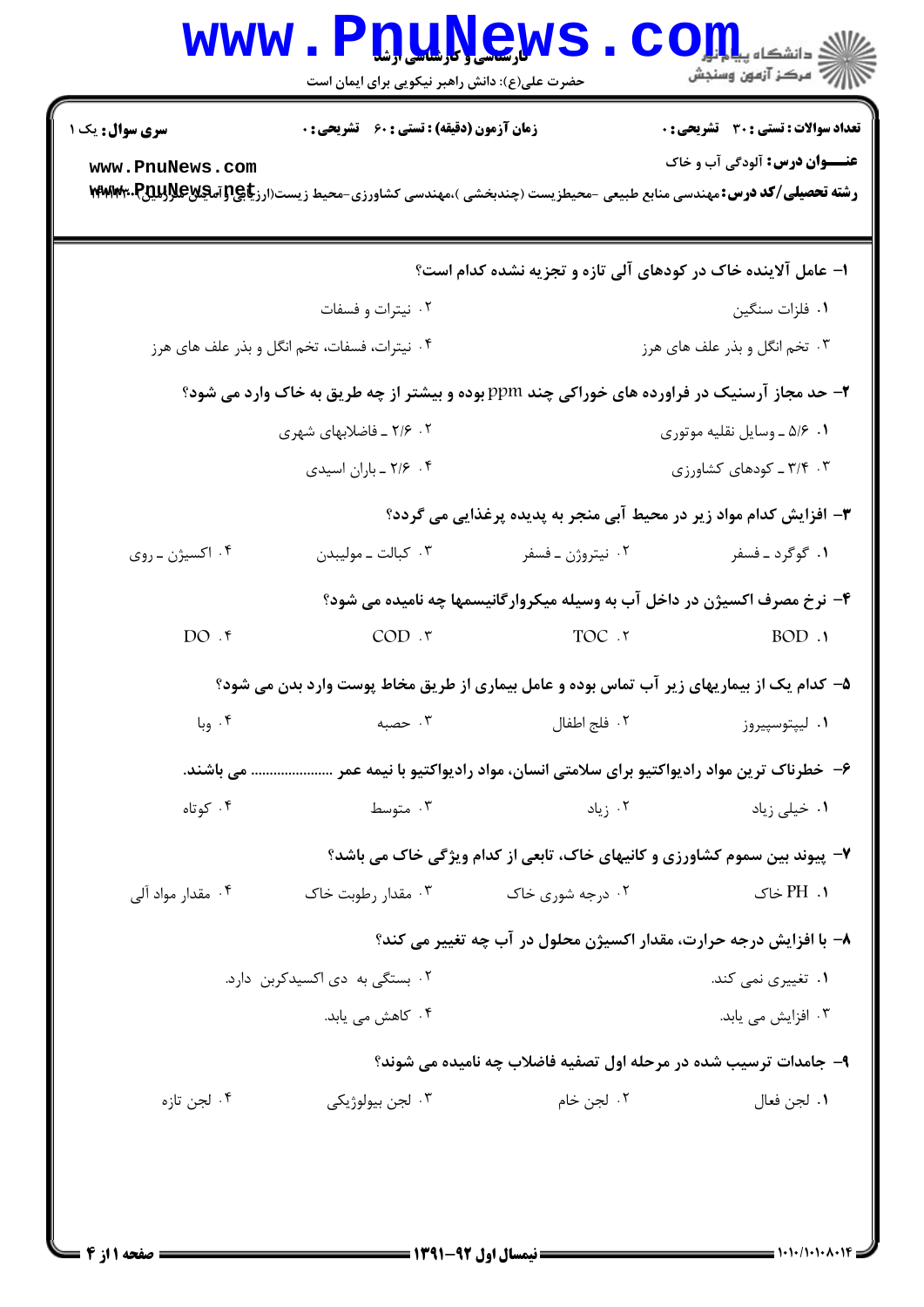| <b>WWW</b>                                                                                                       | حضرت علی(ع): دانش راهبر نیکویی برای ایمان است                                  | <u>DTWEWS</u>                                                                                                                    | د دانشکاه پی <mark>ا با</mark> یا <mark></mark><br>أأزاته مرکز آزمون وسنجش |
|------------------------------------------------------------------------------------------------------------------|--------------------------------------------------------------------------------|----------------------------------------------------------------------------------------------------------------------------------|----------------------------------------------------------------------------|
| <b>سری سوال : ۱ یک</b>                                                                                           | <b>زمان آزمون (دقیقه) : تستی : 60 ٪ تشریحی : 0</b>                             |                                                                                                                                  | <b>تعداد سوالات : تستی : 30 ٪ تشریحی : 0</b>                               |
| www.PnuNews.com                                                                                                  |                                                                                | <b>رشته تحصیلی/کد درس:</b> مهندسی منابع طبیعی -محیطزیست (چندبخشی )،مهندسی کشاورزی-محیط زیست(ارز <b>یاچ[ترامچینچل[بیتل]،*\www</b> | <b>عنـــوان درس:</b> آلودگی آب و خاک                                       |
|                                                                                                                  |                                                                                |                                                                                                                                  | ۱۰– عامل اصلی سختی آب کدام است؟                                            |
|                                                                                                                  | ۰۲ بی کربنات و سولفات کلسیم و منیزیم                                           |                                                                                                                                  | ۰۱ سولفید و کربنات کلسیم و منیزیم                                          |
|                                                                                                                  | ۰۴ هیدروکسید و نیتریت کلسیم و منیزیم                                           |                                                                                                                                  | ۰۳ کلرید و برمید کلسیم و منیزیم                                            |
|                                                                                                                  |                                                                                | 11- کدام عنصر در فرایند تصفیه مس و طلا به صورت فضولات صنعتی انباشته می شود؟                                                      |                                                                            |
| ۰۴ ارسنیک                                                                                                        | ۰۳ کبالت                                                                       | ۰۲ سرب                                                                                                                           | ۰۱ راديوم                                                                  |
|                                                                                                                  |                                                                                |                                                                                                                                  | ۱۲- زمان لازم جهت انجام آزمایش BOD چقدر است؟                               |
| ۰۴ دوز                                                                                                           | ۰۳ ۱۵ روز                                                                      |                                                                                                                                  | ۰ <b>۱</b> ۴۹ ساعت مساعت ۵۰۲                                               |
|                                                                                                                  |                                                                                | ۱۳- در شهرهای بزرگ برای جذب سختی آب و اصطلاحاً نرم کردن آن از چه فرایندی استفاده می شود؟                                         |                                                                            |
| ۰۴ فرايند الكترودياليز                                                                                           | ٠٣ فرايند لجن فعال                                                             | ۰۲ فرایند ترسیب                                                                                                                  | ۰۱ فرایند آهک سودا                                                         |
| ۱۴-به ترتیب، عامل متیلاسیون که جیوه معدنی را به ترکیبات متیل مرکوری تبدیل می نماید چه نام دارد و آنالوگ آن چیست؟ |                                                                                |                                                                                                                                  |                                                                            |
|                                                                                                                  | ۰۲ مونومتیل مرکوری ـ Hg<br>$B_{12}$ متيل كوبالامين - ويتامين B <sub>12</sub>   |                                                                                                                                  |                                                                            |
|                                                                                                                  | ۰۴ متيل كوبالامين ـ Hg<br>$B_{12}$ ۰۳ می متیل مرکوری - ویتامین B <sub>12</sub> |                                                                                                                                  |                                                                            |
|                                                                                                                  |                                                                                | ۱۵– پیشرفته ترین روش برای از بین بردن ترکیبات آلی محلول کدام است؟                                                                |                                                                            |
| ۰۲ استفاده از ماده منعقد کننده                                                                                   |                                                                                | ۰۱ استفاده از گاز ازون                                                                                                           |                                                                            |
| ۰۴ جذب سطحي روي كربن فعال                                                                                        |                                                                                | ۰۳ استفاده از هیدروژن پراکسید                                                                                                    |                                                                            |
|                                                                                                                  |                                                                                | ۱۶- بهترین روش جهت دفن زباله در مناطقی که خاک با عمق کافی در دسترس بوده و سطح آب های زیرزمینی پایین است،                         | چیست؟                                                                      |
| ۰۴ مسطح                                                                                                          | ۰۳ ترانشه $\cdot$                                                              | ۰۲ سراشیبی                                                                                                                       | ٠١ دره ای                                                                  |
|                                                                                                                  |                                                                                | ۱۷- درجه حرارت اپتیمم در فرایند کمپوست چند درجه سانتی گراد است؟                                                                  |                                                                            |
| ۰۴ ۸۰ درجه سانتی گراد                                                                                            | ۰۳ درجه سانتی گراد                                                             | ۰۰ ۵۰ درجه سانتی گراد                                                                                                            | ۰.۱ ۶۰ درجه سانتی گراد                                                     |
|                                                                                                                  |                                                                                | ۱۸- سهم کدام یک از گازهای زیر در ایجاد اثر گلخانه ای با منشاء انسانی بیشتر است؟                                                  |                                                                            |
| ۰۴ ازن تروپوسفری                                                                                                 | ۰۳ گازکربنیک                                                                   | ۰۲ متان                                                                                                                          | CFC . ۱ ها                                                                 |
|                                                                                                                  |                                                                                |                                                                                                                                  |                                                                            |

 $\blacksquare$  ) • ) • / ) • ) •  $\Lambda$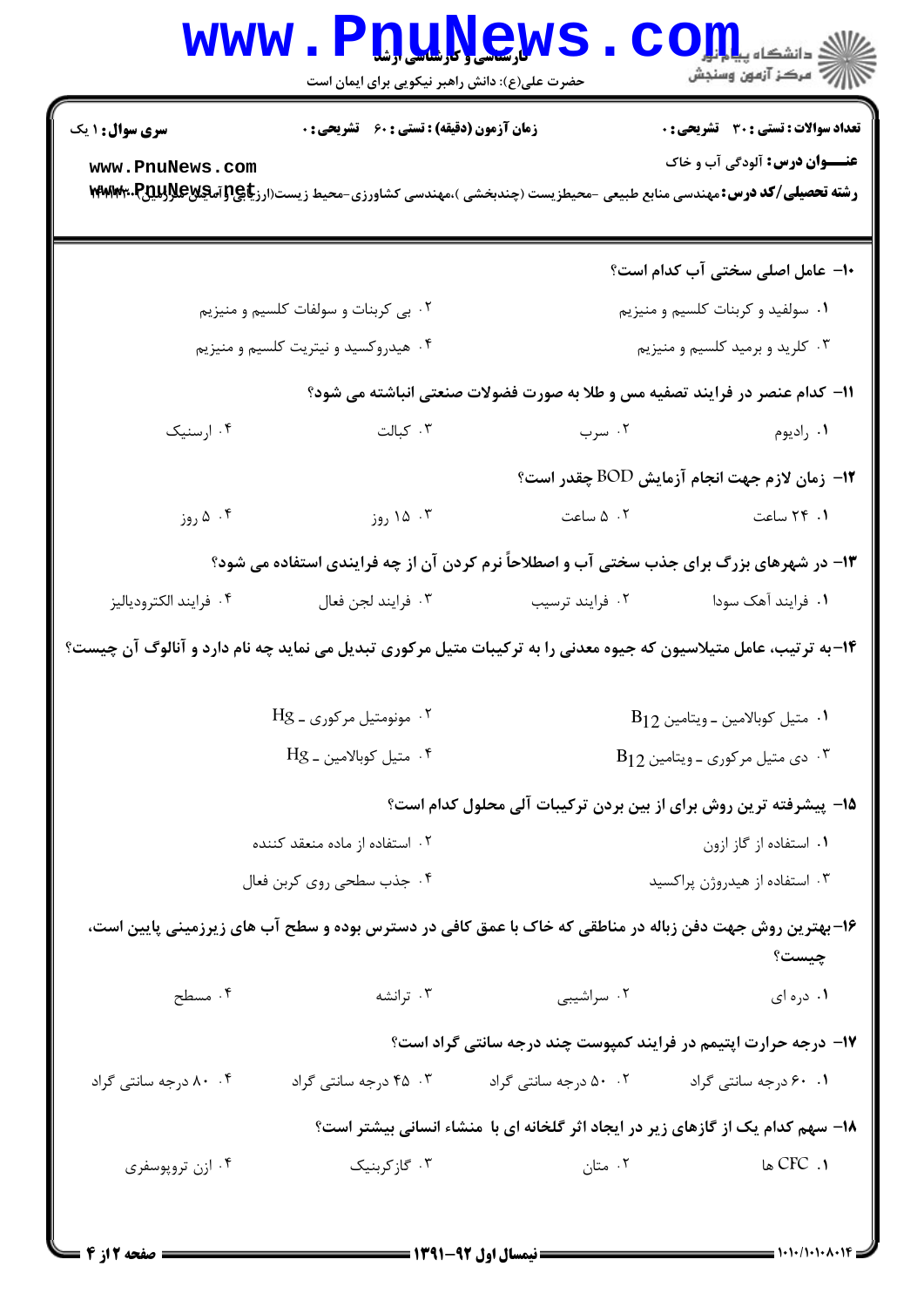| <b>WWW</b>             | <b>I. L. L. L. L. L.</b><br>حضرت علی(ع): دانش راهبر نیکویی برای ایمان است |                                                                                                                                  | د دانشگاه پی <mark>ا ب</mark> ا ت <mark>و</mark><br>ر آمرڪز آزمون وسنڊش |
|------------------------|---------------------------------------------------------------------------|----------------------------------------------------------------------------------------------------------------------------------|-------------------------------------------------------------------------|
| <b>سری سوال : ۱ یک</b> | زمان آزمون (دقیقه) : تستی : ۶۰٪ تشریحی : ۰                                |                                                                                                                                  | <b>تعداد سوالات : تستی : 30 ٪ تشریحی : 0</b>                            |
| www.PnuNews.com        |                                                                           | <b>رشته تحصیلی/کد درس:</b> مهندسی منابع طبیعی -محیطزیست (چندبخشی )،مهندسی کشاورزی-محیط زیست(ارز <b>یاچ[ترامچینچل[بیتل]،*\www</b> | <b>عنـــوان درس:</b> آلودگی آب و خاک                                    |
|                        |                                                                           | ۱۹- بیماری <b>"رینا"از اثرات کدام نوع آلودگی می باشد</b> ؟                                                                       |                                                                         |
| ۰۴ آلودگی صوتی         | ۰۳ آلودگی هوا                                                             | ۰۲ آلودگی خاک                                                                                                                    | ۰۱ آلودگی آب                                                            |
|                        |                                                                           |                                                                                                                                  | <b>۲۰</b> زمینه فعالیت پروتکل مونترال کدام است؟                         |
|                        | ۰۲ حذف مواد مخرب لايه ازن                                                 | ۰۱ حذف حمل و نقل مواد زائد خطرناک                                                                                                |                                                                         |
|                        | ۰۴ تغییرات آب و هوایی و گرمایش جهانی                                      | ۰۳ حذف گازهای مولد باران های اسیدی                                                                                               |                                                                         |
|                        |                                                                           | <b>۲۱</b> – آستانه کری در انسان در کدام شدت صوت می باشد؟                                                                         |                                                                         |
| db210 .r               | db90 .r                                                                   | db140 .r                                                                                                                         | db130.1                                                                 |
|                        |                                                                           | ۲۲- مرحله ای که حذف موجودات ریز بیماریزا، از فاضلاب صورت می گیرد چه نام دارد؟                                                    |                                                                         |
| ۰۴ ته نشینی            | ۰۳ الکترودیالیز                                                           | ۰۲ جذب سطحی                                                                                                                      | ۰۱ کلرينه کردن                                                          |
|                        |                                                                           | ۲۳- در کدام یک از مراحل تصفیه فاضلاب از روش های بیولوژیکی برای جداسازی مواد آلی ۱ستفاده می شود؟                                  |                                                                         |
| ۰۴ مرحله چهارم         | ۰۳ مرحله سوم                                                              | ۰۲ مرحله دوم                                                                                                                     | ٠١ مرحله اول                                                            |
|                        |                                                                           | ۲۴- عامل ازدیاد درجه حرارت در توده کمپوست کدام است؟                                                                              |                                                                         |
|                        | ۰۲ ازدیاد مواد آلی                                                        | ۰۱ وجود مواد شیمیایی در زباله                                                                                                    |                                                                         |
|                        | ۰۴ فعاليت باكتريها                                                        | ۰۳ وجود رطوبت بيش از ۶۰٪                                                                                                         |                                                                         |
|                        |                                                                           | <b>۲۵</b> - منظور از S.C.S در بخش مدیریت پسماند چیست؟                                                                            |                                                                         |
|                        | ۰۲ جمع آوری زباله در کانتینرهای متحرک                                     | ٠١ جمع آوري زباله در كانتينرهاي ثابت                                                                                             |                                                                         |
|                        | ۰۴ حمل زباله به وسيله وانت                                                | ۰۳ حمل زباله به وسیله چرخهای معمولی دستی                                                                                         |                                                                         |
|                        |                                                                           | ۲۶– ترکیبات آلی فرار عمدتاً توسط کدام یک از صنایع زیر تولید می شوند؟                                                             |                                                                         |
|                        | ۰۲ سرامیک سازی و اجرپزی                                                   | ٠١ نيروگاههاي برق و جوشكاري                                                                                                      |                                                                         |
|                        | ۰۴ آسفالت پزی و قیر داغ کنی                                               |                                                                                                                                  | ۰۳ موزاییک تراشی و سنگ خردکنی                                           |
|                        |                                                                           | ۲۷- آیین نامه اجرایی قانون حفاظت در برابر اشعه در ایران هر چند سال یکبار و با تصویب کدام ارگان قابل تجدید نظر است؟               |                                                                         |
|                        | ۰۲ هر ۱۵ سال یکبار ــ سازمان محیط زیست                                    | ٠١ سالي يكبار ــ وزارت بهداشت                                                                                                    |                                                                         |
|                        | ۰۴ هر ۵ سال یکبار ـ سازمان انرژی اتمی                                     | ۰۳ هر ۲سال یکبار ــ هیأت دولت                                                                                                    |                                                                         |
|                        |                                                                           |                                                                                                                                  |                                                                         |

 $\blacksquare$  )  $\cdot$  )  $\cdot$  )  $\cdot$  )  $\cdot$   $\wedge$   $\cdot$